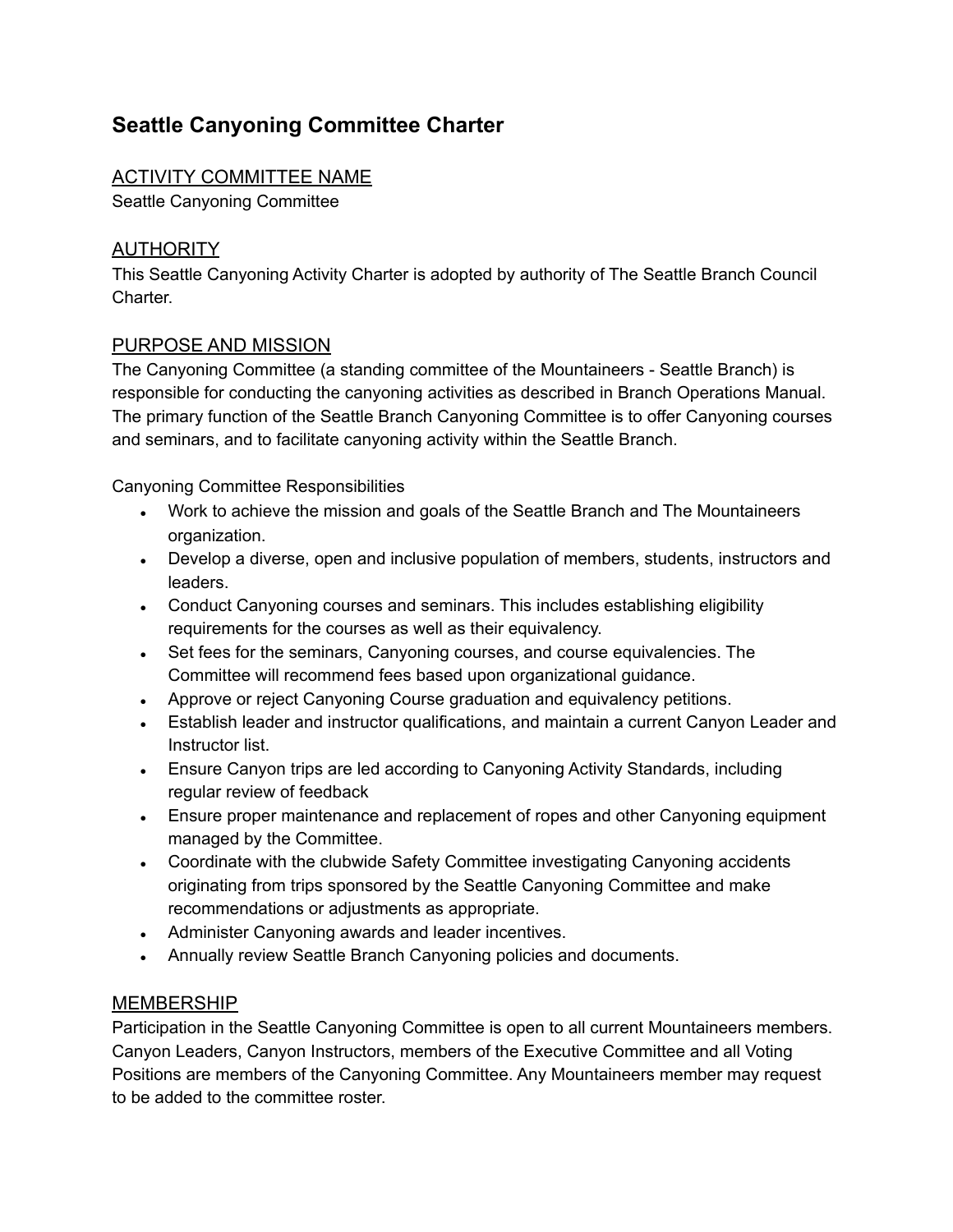#### **GOVERNANCE**

The Seattle Canyoning Committee shall be governed by the Activity Council, consisting of an Executive Committee and all members in Voting Positions. The Activity Council shall be responsible for the governance of the Activity, including but not limited to making rules and determining policy for the Activity programs and property, managing the budget, and furthering Committee interests.

The Activity Council may create, restructure, or dissolve sub-committees to carry out purposes of the Activity, appoint committee officers and members, and delegate to sub-committees powers and duties.

#### **EXECUTIVE COMMITTEE**

The Canyoning Committee shall consist of an Executive Committee, which shall be elected by majority vote of the Canyoning Committee's voting members:

**Chairperson Vice Chairperson Secretary Treasurer**

#### **VOTING POSITIONS**

In addition to the Executive Committee, the Canyoning Committee shall consist of the following voting members, to be appointed by the Vice Chair with the Chairperson's approval:

**Up to two Leadership Co-Chairs Up to twoTraining Co-Chairs Up to two Intermediate Course Co-Chairs Up to two Practice Session Co-Chairs Up to two Gear Manager Up to two Events Chairs Up to two Equivalency Chairs At-Large members** (up to 5)

# **TERM CONDITIONS AND STIPULATIONS**

Members of the Executive Committee and At-Large Members are elected by a majority vote of the Activity Council (voting members of the committee).

Each member of the Executive Committee and At Large members shall serve for a period of two (2) years, with terms coincident with The Mountaineers fiscal year.

Elected officers and At Large members may serve multiple terms, but not more than two (2) consecutive terms.

In the event that a replacement cannot be found for any elected positions, except for Chairperson, for any reason, the Chairperson may:

1) temporarily extend the term of the incumbent or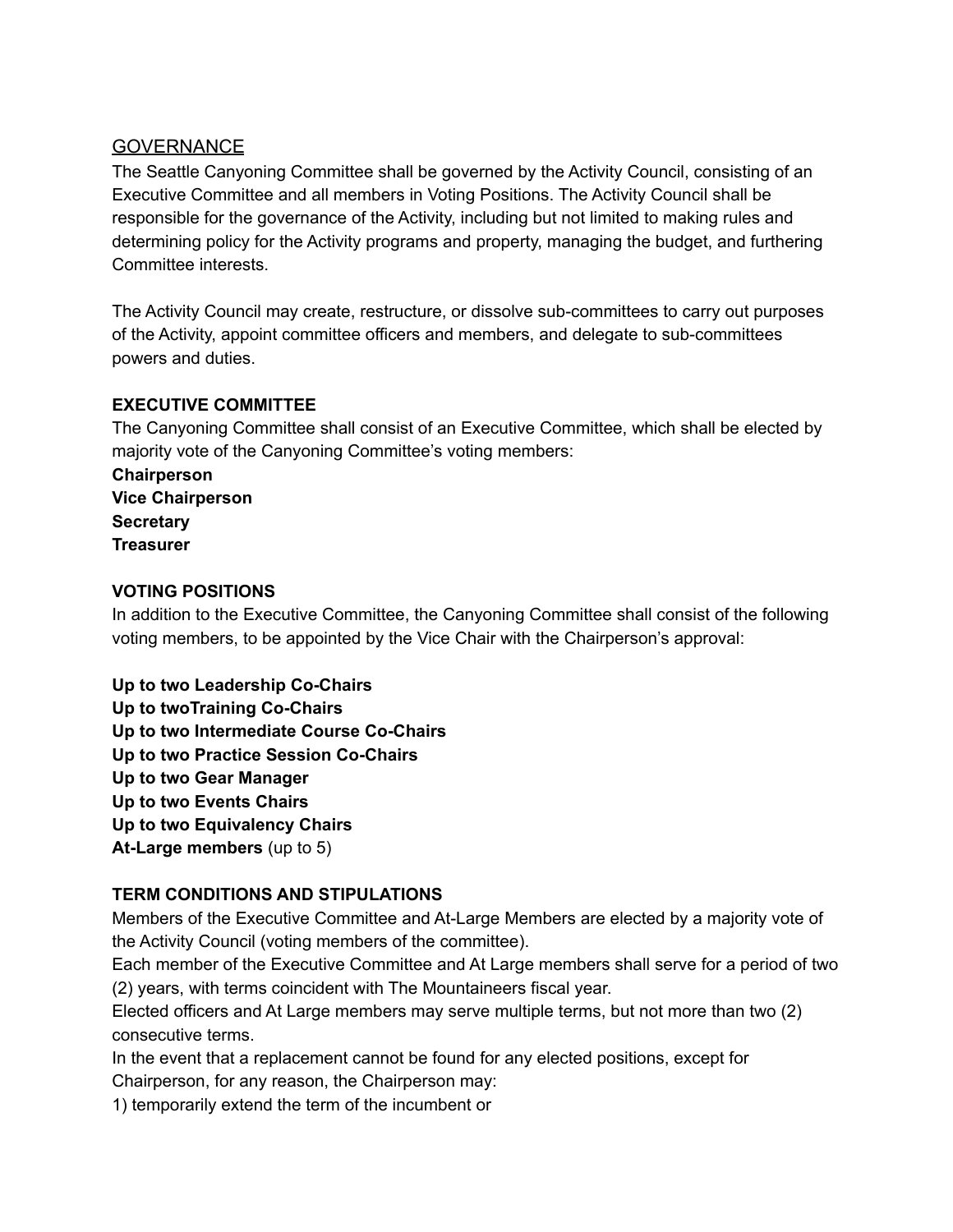2) appoint an interim officer for a period of up to one (1) year, or until such time that a replacement can be found.

In the event that a replacement cannot be found for the Chairperson, the Executive Committee may extend the incumbent's term for up to two (2) additional years.

In the event that the incumbent does not agree to an extension then the Executive Committee may appoint any qualified individual until a replacement can be found.

In the event that any At-Large Member or Officer resigns mid-term, the Chair may appoint a person to serve until the end of the regular term. That person may step down at the end of the term, or they can be elected for a full term.

All other positions listed in this charter may be filled by appointment of the Committee Chairperson. New positions must be approved by majority vote and added to this charter, after which the Chairperson may appoint an individual to fill that position.

#### **OFFICERS' DUTIES**

Each member of the Executive Committee shall serve as the liaison to counterparts in other Branches, and attend meetings pertinent to the position, as well as executing any additional tasks assigned by the Chairperson. Additionally, each officer in the Executive Committee shall perform the duties as assigned.

#### **Chairperson**

The Canyoning Committee Chairperson shall –

- Preside at all regular Committee, Executive Committee, and special meetings.
- Confirm all Sub Activity Committee chairs.
- Serve as an ex-officio member of all sub-committees except a nominating committee.
- Serve as the spokesperson for the Canyoning Committee, including attending Seattle Branch Council or sending a designee.
- Oversee the operations, activities, programs, safety and budget of the Committee.
- The Chairperson is a non-voting position unless the Chairperson's vote is needed to break a tie.

#### **Vice Chairperson**

The Vice Chairperson shall

- Act in place of the Chairperson in the latter's absence.
- Oversee volunteer development, recognition, and succession planning
- This is a voting position unless acting in the Chairperson's place.

#### **Secretary**

The Secretary shall

● Serve as the recording officer for the Activity Council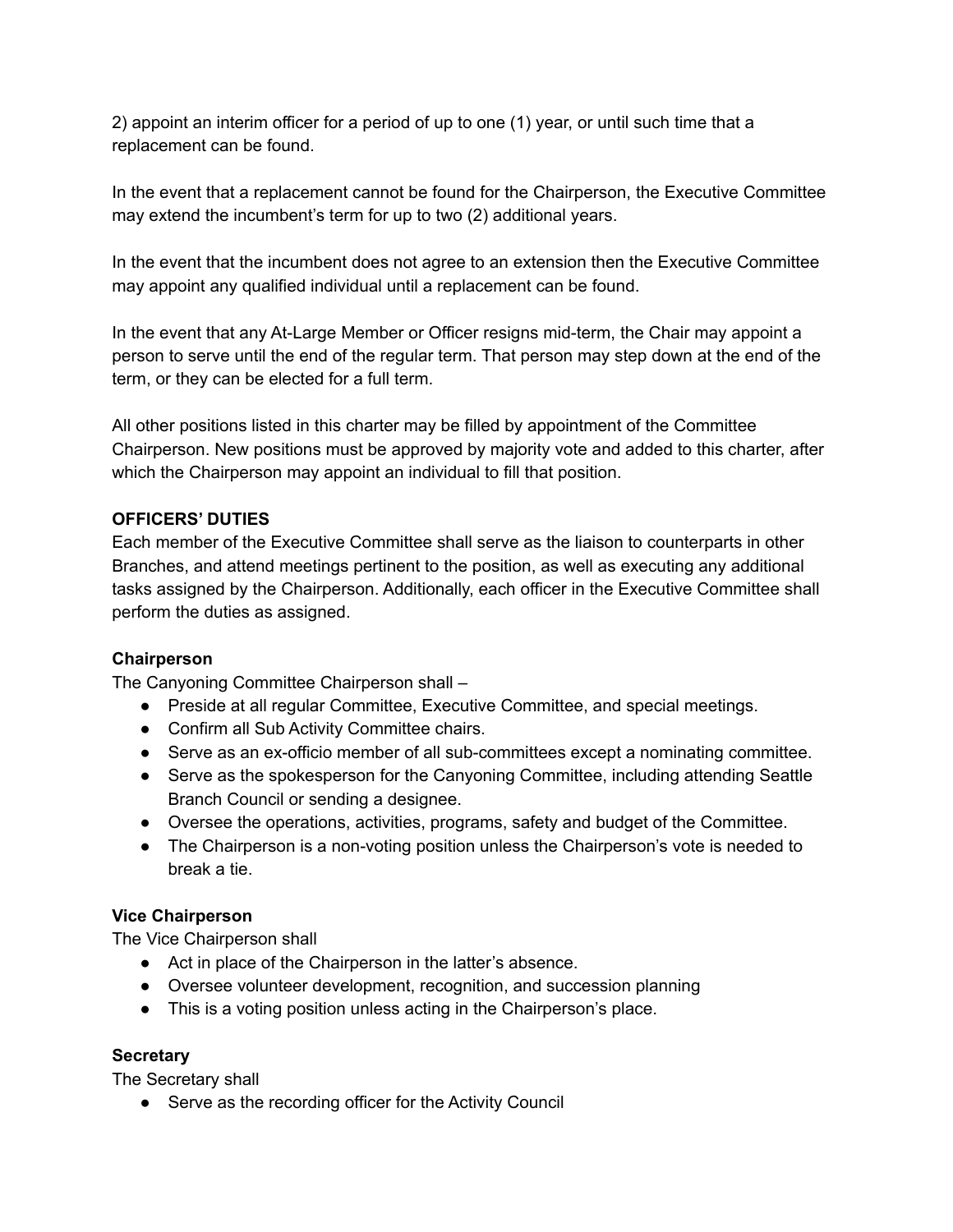- Record, distribute and archive minutes from all Canyoning Committee meetings
- Compile meeting agendas
- Manage Canyoning Committee homepage on mountaineers.org
- Act in the place of the Committee Chairperson in the event that both the Chairperson and Vice Chairperson are absent
- This is a voting position unless acting in the place of the Chairperson

#### **Treasurer**

The Treasurer shall:

- Receive reports from the Branch Treasurer & verify against expectations
- Approve reimbursement requests (Except chair approves Treasurer's reimbursement requests)
- Provide quarterly budget reports to the committee
- Act in the place of the Committee Chairperson in the event that the Chairperson, Vice Chairperson and Secretary are all absent.
- This is a voting position unless acting in the place of the Chairperson

#### **MEETINGS**

Seattle Canyoning Committee meetings shall be held on a regular basis, as determined by its members, but not less than four times per year.

The Chair or any two other Officers may call for a special meeting in advance of the next regularly scheduled meeting with 5 days' notice to the Activity Council members. Regular meetings and a proposed agenda shall be announced a minimum of 2 weeks in

#### advance.

#### **Quorum**

A quorum of appropriate members must be present for a vote on any matter. 50% of the voting members plus one Executive Committee member shall constitute a quorum for a regular meeting.

Whenever a Committee Officer other than the Committee Chairperson chairs a Committee meeting they assume the duties and authorities of the Committee Chairperson, for the duration of the meeting.

#### **Decisions of Consequence**

While committee members make hundreds of decisions as delegated by the Chairperson, the following decisions must be brought before the committee for a vote:

- New course or clinic proposals
- Major changes to an existing structure (eg. splitting course curriculum into two courses, restructuring leader vetting process)
- Procedural exceptions (eg. making an exception to a written minimum requirement for equivalency)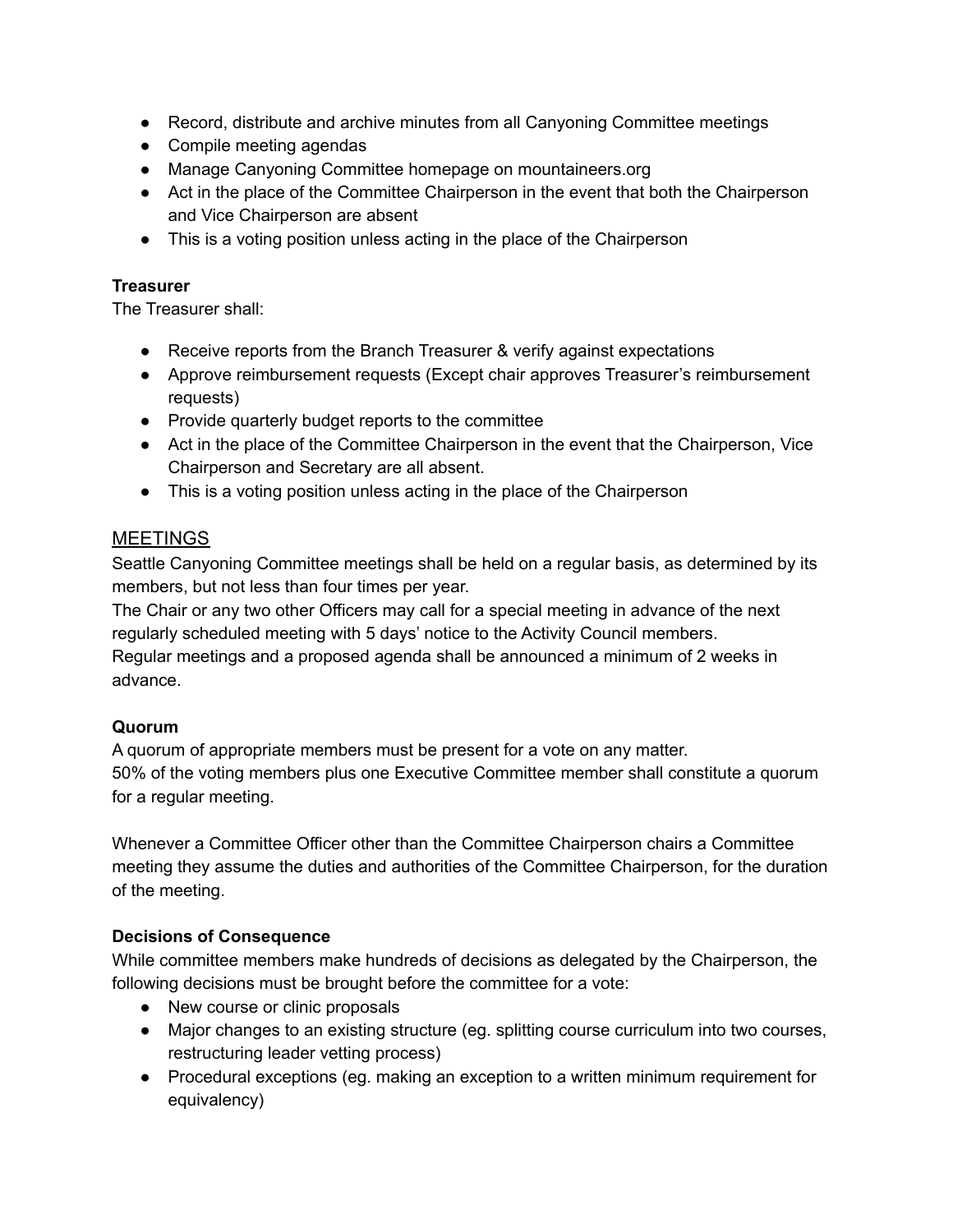- Granting, suspending, and removing Leader status
- Unbudgeted expenses over \$100 (even if the proposal is to reallocate from another line)
- Operational changes that will negatively impact revenue relative to the budget

#### VOTING

A motion to bring business before the Activity Council for vote may be made by any voting member of the Committee.

Any business that comes before the Activity Council for a vote must receive a simple majority of the eligible voting members present, including voted proxies, to be adopted.

#### **Eligibility**

The Executive Committee, except the Chairperson, and all Voting Positions shall be eligible to cast votes for all elected business before the Activity Council. Each Executive Committee member and each Voting Position may cast a single vote. The Committee Chairperson shall only cast their vote in the event of a tie.

#### **Proxy**

In the event that Committee Executive Committee (excluding the Chairperson) and/or Voting Positions are unable to attend a meeting they may delegate their proxy to another individual in attendance. A verifiable proxy may be in, but not necessarily limited to, the following formats: written, email, text message, or voice-mail.

#### **Electronic Voting**

Voting on a motion or other business before the Activity Council normally occurs at a meeting. However, for issues that are either urgent or inconsequential, the Activity Council may vote between meetings to speed up the decision making process using electronic communications. Voting Members must be given one week to vote. After one week, if at least 50% of the Voting Members have voted, the remaining Voting Members will be considered to have abstained. However, if one committee member votes NO or has a reservation, then the vote shall be tabled until the next meeting. The vote can be taken at the next scheduled committee meeting or at a special meeting called just to discuss the vote. For a special meeting a quorum is required. Subcommittees may also use electronic voting per this policy. An online live meeting or conference call could be considered a special meeting for the purpose of this paragraph.

#### **ELECTIONS**

For the election of Executive Committee officers, a Nominating Committee shall convene each February. The committee shall consist of Vice Chair, Secretary, and two non-officer Voting Position members of the Activity Council. The Vice Chair shall chair the Nominating Committee. The Secretary shall maintain the official list of open positions and nominees for each office up for election. At the end of the nomination period, the Nominating Committee shall dissolve.

By July 31st, the Nominating Committee shall nominate two qualified Committee members who are willing and able to serve for each position up for election at the next annual election.